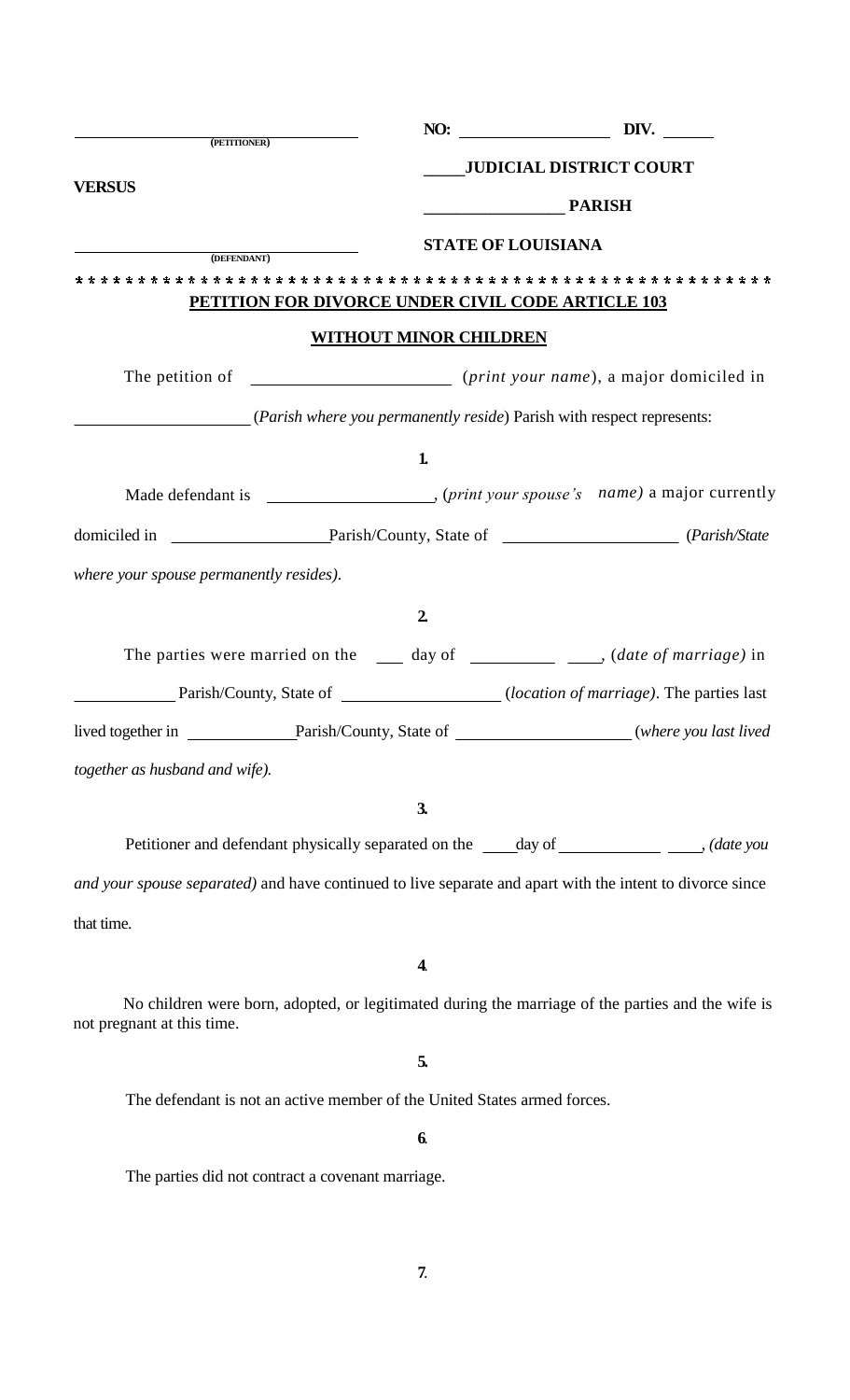Petitioner requests and is entitled to a divorce under the provisions of Louisiana Civil Code Article 103(1), based on the parties having lived separate and apart for more than one hundred eighty days without reconciliation.

**8.**

Petitioner / Defendant [*circle one*] requests to keep the maiden name / married name [*circle one*]

of [maiden name/married name].

(Note: The wife must request or agree to any name change.)

**WHEREFORE,** petitioner prays that after all legal delays and due proceedings, there be

judgment granting petitioner a divorce in accordance with the provisions of Louisiana Civil Code Article

103.

## **PETITIONER FURTHER PRAYS** that:

Petitioner be allowed to proceed *In Forma Pauperis*

Petitioner be cast with the costs of these proceedings.

Defendant be cast with the costs of these proceedings.

The parties share the costs of these proceedings in equal amounts.

Respectfully submitted,

(SIGNATURE)

(PRINTED FULL NAME)

(STREET ADDRESS)

(CITY/STATE/ZIP CODE)

(TELEPHONE NUMBER)